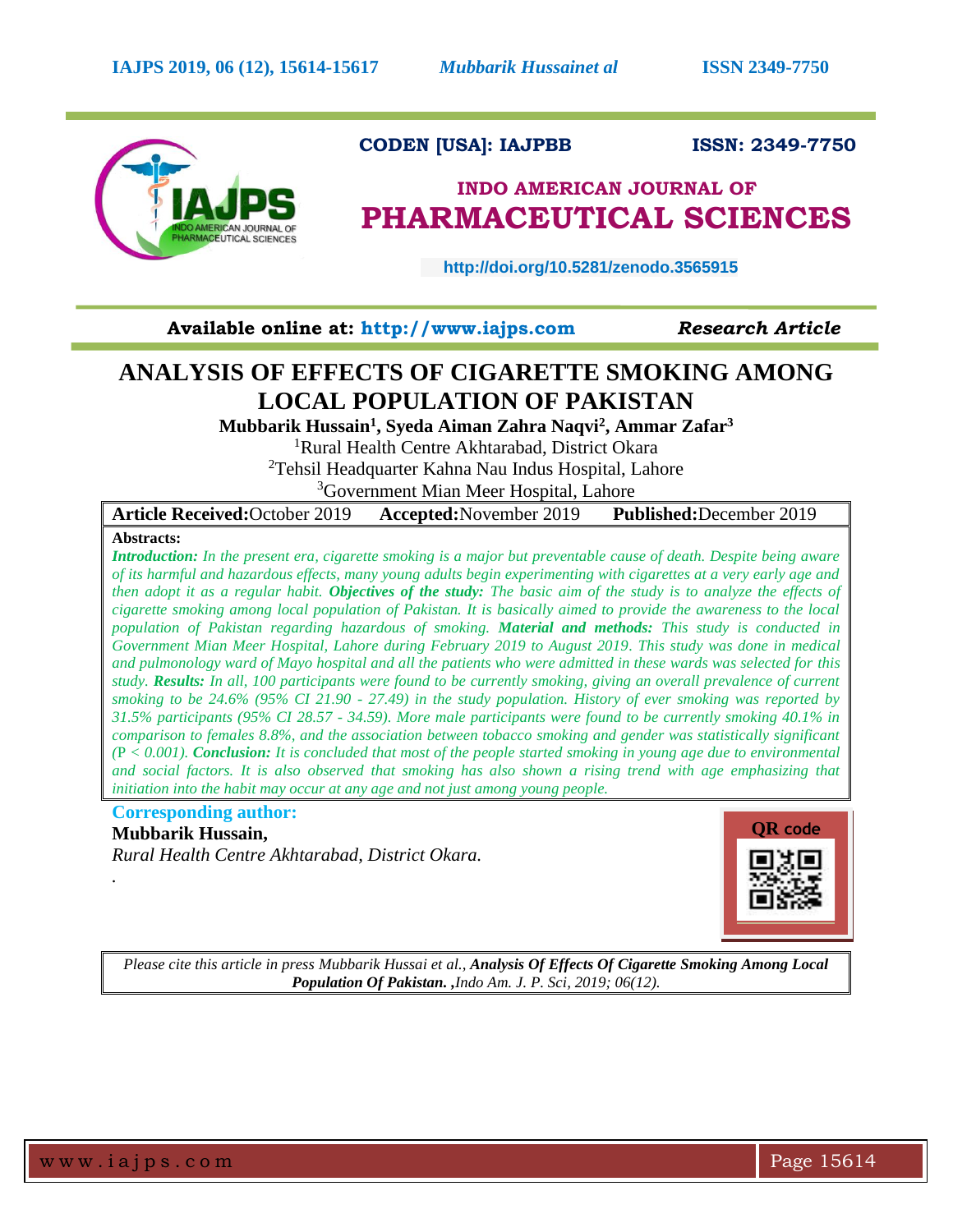#### **INTRODUCTION:**

In the present era, cigarette smoking is a major but preventable cause of death. Despite being aware of its harmful and hazardous effects, many young adults begin experimenting with cigarettes at a very early age and then adopt it as a regular habit<sup>1</sup>. Cigarette smoking is an important worldwide health problem, and it has been reported that 1.7 million Thai youths currently smoke. This problem is compounded by the fact that the rate of cigarette smoking in young people continues to steadily increase. Cigarette smoking carries major health risks with the most cause-specific mortalities being those of respiratory and cardiovascular diseases. Therefore, smoking habits may affect the respiratory function of youths<sup>2</sup>.

Earlier reports have indicated that in young adults, relatively small amounts of cigarette smoke can cause deficit in lung functions<sup>3</sup>. Smoking 15 cigarettes per day in males has been associated with 4% decline in forced mid expiratory flow as compared to those who never smoked. Since inhaling cigarette smoke has been shown to produce acute changes in the lung including alterations in resistance to airflow, cough, and irritation of the airway, the early stage of smoking might affect the respiratory function of youths<sup>4</sup>. However, there have been few studies which have investigated the effect of smoking on pulmonary function in adolescents. In previous studies, cigarette smoking was found to have an effect on the lung function of the adolescent boys and girls. Those studies found that FEV<sub>1</sub>/FVC decreased in adolescent smokers of both sexes. Only the pulmonary function test with a spirometer was measured in those studies<sup>5</sup>. Therefore, to clarify the effect of smoking on the respiratory function of smoking and non-smoking youths, we measured and compared their chest expansion, the lung function test using a spirometer, and respiratory muscle strength to learn more about the dangers of cigarette smoking<sup>6</sup>.

Tobacco smoking in Pakistan is legal, but under certain circumstances is banned.The habit is mostly found in the youth of Pakistan and in farmers, and is thought to be responsible for various health problems and deaths in the country. Smoking produces many health problems in smokers. According to some surveys, 40% of males and 8% of females are regular smokers<sup>5</sup>. Pakistan has the highest consumption of tobacco in South Asia. The Pakistan Health Education Survey 1992-93 estimated that there were about 22,000,000 smokers (every third adult) in the country at the time of the survey. In 1983, 50000

acres of fertile land were used for tobacco cultivation in Pakistan. Most of the tobacco grown in Pakistan is consumed within the country, and most of it is smoked in the form of cigarettes. The tobacco industry in Pakistan is expanding at a rate of 5% per year, a rate higher than Pakistan's annual population growth rate of 3%. The number of smokers in the country is rising. , Moreover, Pakistani cigarettes contain amongst the highest levels of tar and nicotine in the world.

## **OBJECTIVES OF THE STUDY:**

The basic aim of the study is to analyze the effects of cigarette smoking among local population of Pakistan. It is basically aimed to provide the awareness to the local population of Pakistan regarding hazardous of smoking.

#### **MATERIAL AND METHODS:**

This study is conducted in Government Main Meer Hospital, Lahore during February 2019 to August 2019. This study was done in medical and pulmonology ward of Mayo hospital and all the patients who were admitted in these wards was selected for this study.

The data was collected from 100 patients from which 55 were smokers and 45 were non smokers. This is basically a cross sectional study and questionnaire was designed for the collection of data. Sociodemographic values and medical history of the selected patients were recorded clearly. Prior to participation in this study, each subject signed an informed consent form to comply with the ethical guidelines. The information on smoking habits was obtained through interviews. Subjects who currently smoked cigarettes were classified as smokers and those without a history of smoking cigarettes were classified as non-smokers. The respiratory function test consisted of the measurement of chest expansion, the lung function test using spirometry, and respiratory muscle strength. For chest expansion measurements of circumference and diameter, subjects were instructed to fully inhale and exhale in the standing position.

### **STATISTICAL ANALYSIS:**

The data of respiratory function were compared between the smoker and non-smoker groups using the independent t-test for normally distributed data or the Mann-Whitney U test for other distributions. Differences were considered statistically significant at p<0.05.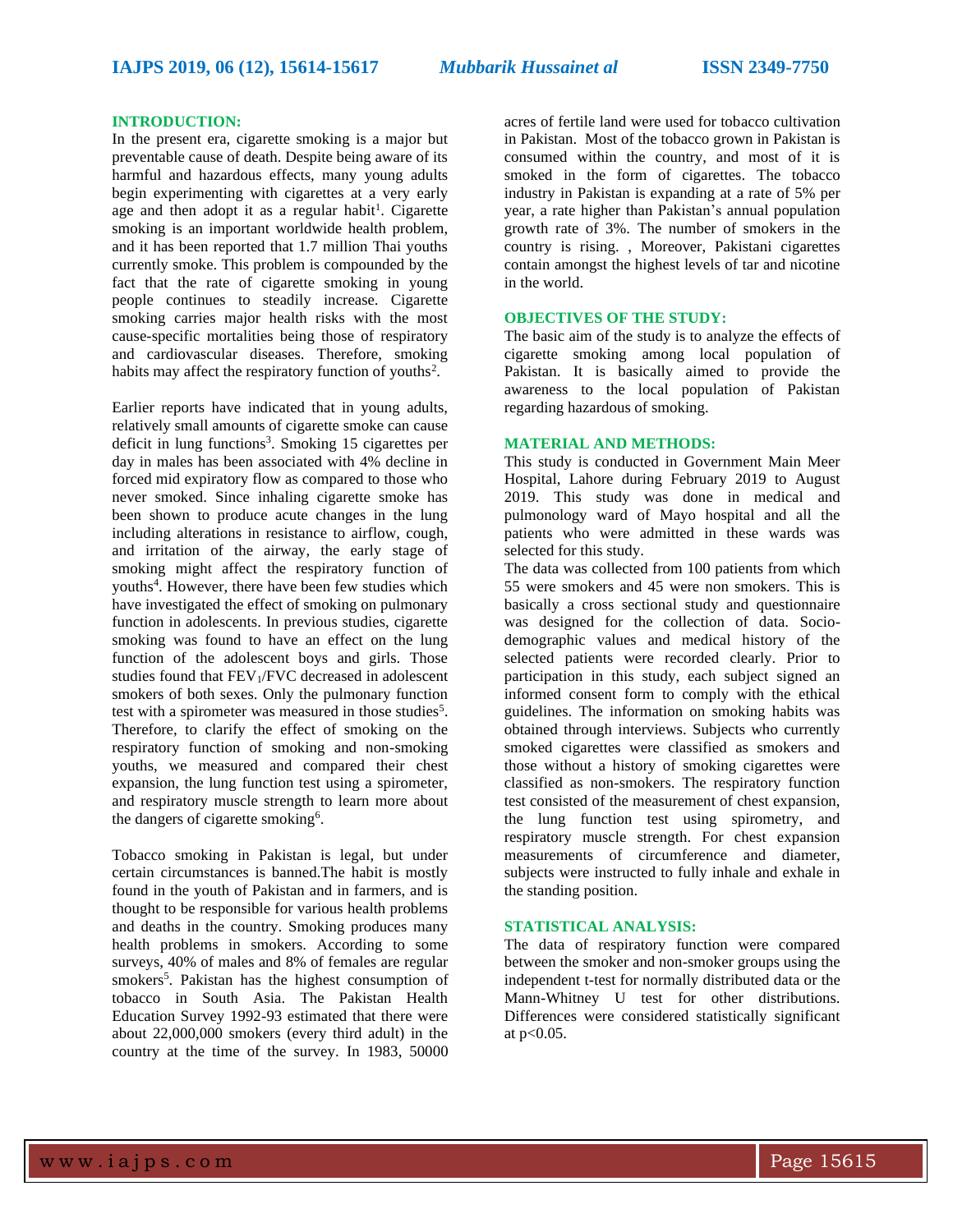#### **RESULTS:**

|                                        | Awareness of smoking and disease (N=100) |                |          |
|----------------------------------------|------------------------------------------|----------------|----------|
|                                        | Yes                                      | N <sub>0</sub> | Not sure |
| Smoking effect on health               | 96%                                      | 3%             | 1%       |
| Smokers are dependent on smoking       | 92%                                      | 5%             | 3%       |
| Do You Think Smoking Is Enjoyable      | 90%                                      | 7%             | 3%       |
| Is There A Safe Way Or Brand To Smoke  | 85%                                      | 8%             | 7%       |
| Is Cigarette Smoking Really Addictive? | 37%                                      | 37%            | 27%      |
| Do You Know About Nicotine?            | 21%                                      | 41%            | 38%      |
| Does Smoking Cause Cancer?             | 81%                                      | 10%            | 9%       |
| Does Smoking Affects The Heart?        | 47%                                      | 23%            | 30%      |
| Do You Think That Smoking Affects The  | 20%                                      | 60%            | 20%      |
| Economy?                               |                                          |                |          |
| Does Smoking Affect The Bones?         | 21%                                      | 65%            | 14%      |

In all, 100 participants were found to be currently smoking, giving an overall prevalence of current smoking to be 24.6% (95% CI 21.90 - 27.49) in the study population. History of ever smoking was reported by 31.5% participants (95% CI 28.57 -

34.59). More male participants were found to be currently smoking 40.1% in comparison to females 8.8%, and the association between tobacco smoking and gender was statistically significant  $(P < 0.001)$ .

| Table 01: Distribution of participants according to smoking level |  |  |
|-------------------------------------------------------------------|--|--|
|                                                                   |  |  |

| <b>Smoking status</b> | Total $(\frac{9}{6})$ | <b>P-value</b> |
|-----------------------|-----------------------|----------------|
| Current smokers       | 24.6                  | < 0.001        |
| Ever smokers          | ົ<br>32               | <0.001         |
| Non smokers           | 68.5                  | $<\!\!0.001$   |

#### **DISCUSSION:**

Some studies have found that the use of graphic health warning labels may be an effective stimulus towards smoking cessation<sup>7</sup>. Although graphic health warning labels have been in circulation in Singapore since 2004, by demonstrating statistically significant differences in those experiencing no disgust  $(P=0.036)$  and those experiencing the strongest level of fear (*P*=0.034), this study shows that graphic health warning levels appear to retain their effectiveness in encouraging the public to avoid smoking. Furthermore, there was no significant difference between the two samples in the amount of motivation the labels provided against picking up or quitting smoking, which adds weight to this argument<sup>8</sup>.

Tobacco use is a leading public health problem all over the world with 82% of the world's 1.1 billion smokers residing in low and middle income countries and where, in contrast to the declining consumption in high-income countries, tobacco consumption is on the rise.Indian studies have recognized tobacco use as a major health hazard<sup>9</sup>. Tobacco consumption has overall been a major contributor to deaths due to circulatory diseases, pulmonary and malignant diseases in India.Smoking also increases the incidence of clinical tuberculosis, is a cause of half the male tuberculosis deaths in India, and of a quarter of all male deaths in middle age.Information on

prevalence of tobacco use in India is available from surveys carried out in general community $10$ .

#### **CONCLUSION:**

It is concluded that most of the people started smoking in young age due to environmental and social factors. It is also observed that smoking has also shown a rising trend with age emphasizing that initiation into the habit may occur at any age and not just among young people. This implies that tobacco control policies will have to focus on almost all age groups up to the 50 plus age. In this regard, health education can play a pivotal role and can have a lasting impact on reduction of tobacco smoking by improving awareness levels of the population. This can be done through mass media and through school and community-based education programs.

### **REFERENCES:**

- 1. Walter S, Nancy NR, Collier CR: Changes in the force expiratoy spirogram in young male smokers. Am Rev Respir Dis, 1979, 119: 717– 724
- 2. Emery S, Gilpin EA, White MM, Pierce JP (1999) [How adolescents get their cigarettes](https://www.ncbi.nlm.nih.gov/pubmed/9923862)  [Implications for policies on access and price. J](https://www.ncbi.nlm.nih.gov/pubmed/9923862)  [Nat Cancer Inst 91: 184-186.](https://www.ncbi.nlm.nih.gov/pubmed/9923862)
- 3. Giovino GA, Schooley MW, Zhu BP, Chrismon JH, Tomar SL, et al. (1994) [Surveillance for](https://www.ncbi.nlm.nih.gov/pubmed/7969014)